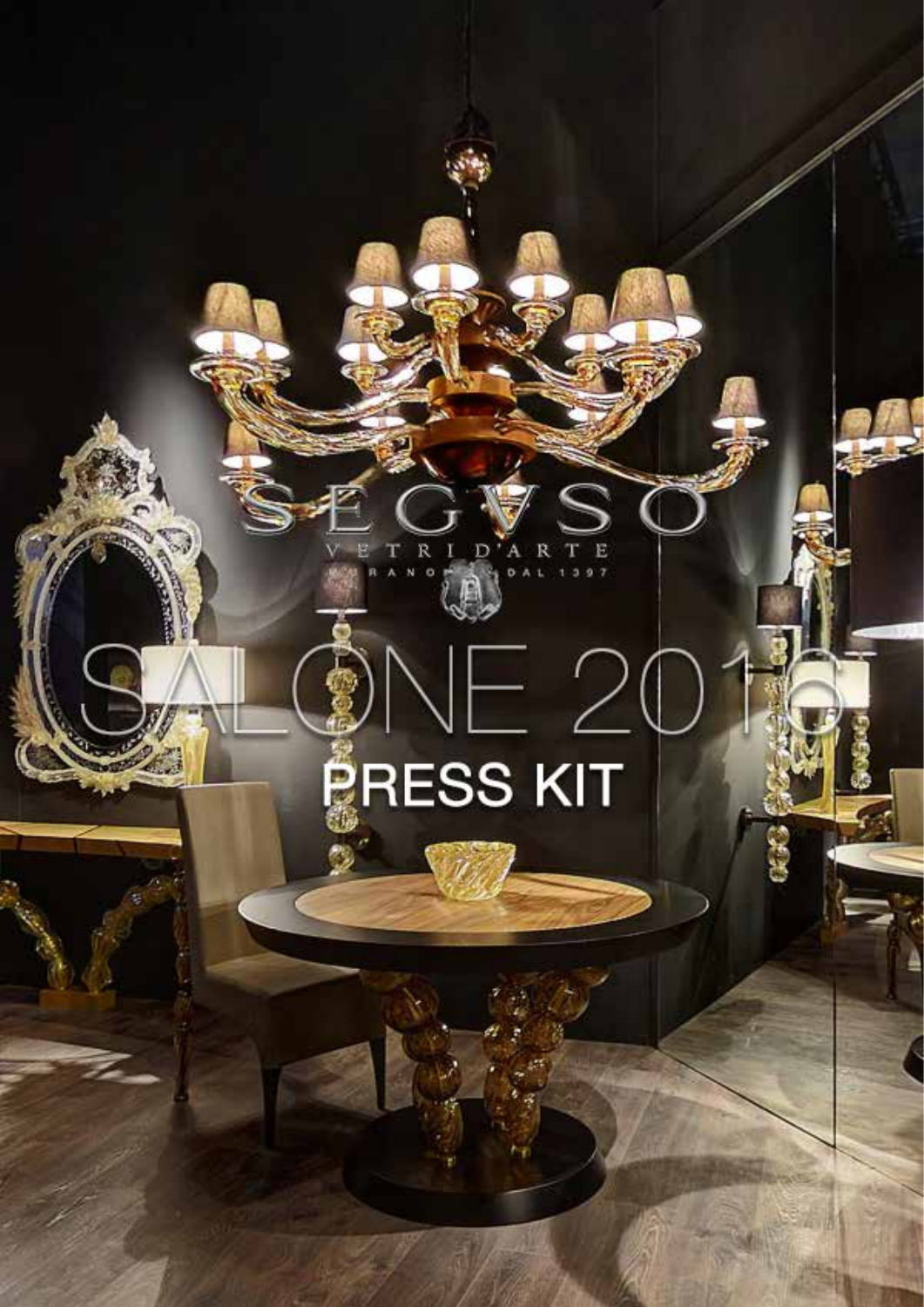

# SEGUSO VETRI D'ARTE AT SALONE DEL MOBILE MILANO 2016

The project as emotion, luxury as a synonym for material research, a refined understatement, the richness of detail, a new modernity.

These are the hallmarks of the Seguso Vetri d'Arte furniture and lighting collections

presented at Salone del Mobile 2016, debuting at pad. xLux to suggest a composed and

gentle lifestyle, an expression of Italian elegance and contemporary luxury. Designed as unique pieces for spaces targeting audiences looking for an exclusive living full of total personality.

Many are the proposals presented in Milan: tables and coffee tables, chairs and

armchairs, mirrors and screens, important chandeliers and sculptured lamps.

The transparency of Murano glass is added to the softness of the leather upholstery and the warm texture of wood, selected in precious finishes. The expert workmanship of the Seguso Vetri d'Arte maestros produce unusual and refined effects, the taste for the decoration becomes small details in sign and identity.

The entire collection reveals the know-how. the love of quality, a design trademark of a secular reality that welcomes the stimuli of contemporary life and turns them into

timeless furniture, sewn as tailored suits.

The Seguso Vetri d'Arte lifestyle evokes the magic of the lagoon city and converges in this the tradition of one of the oldest dynasties devoted to the art of Murano glass.

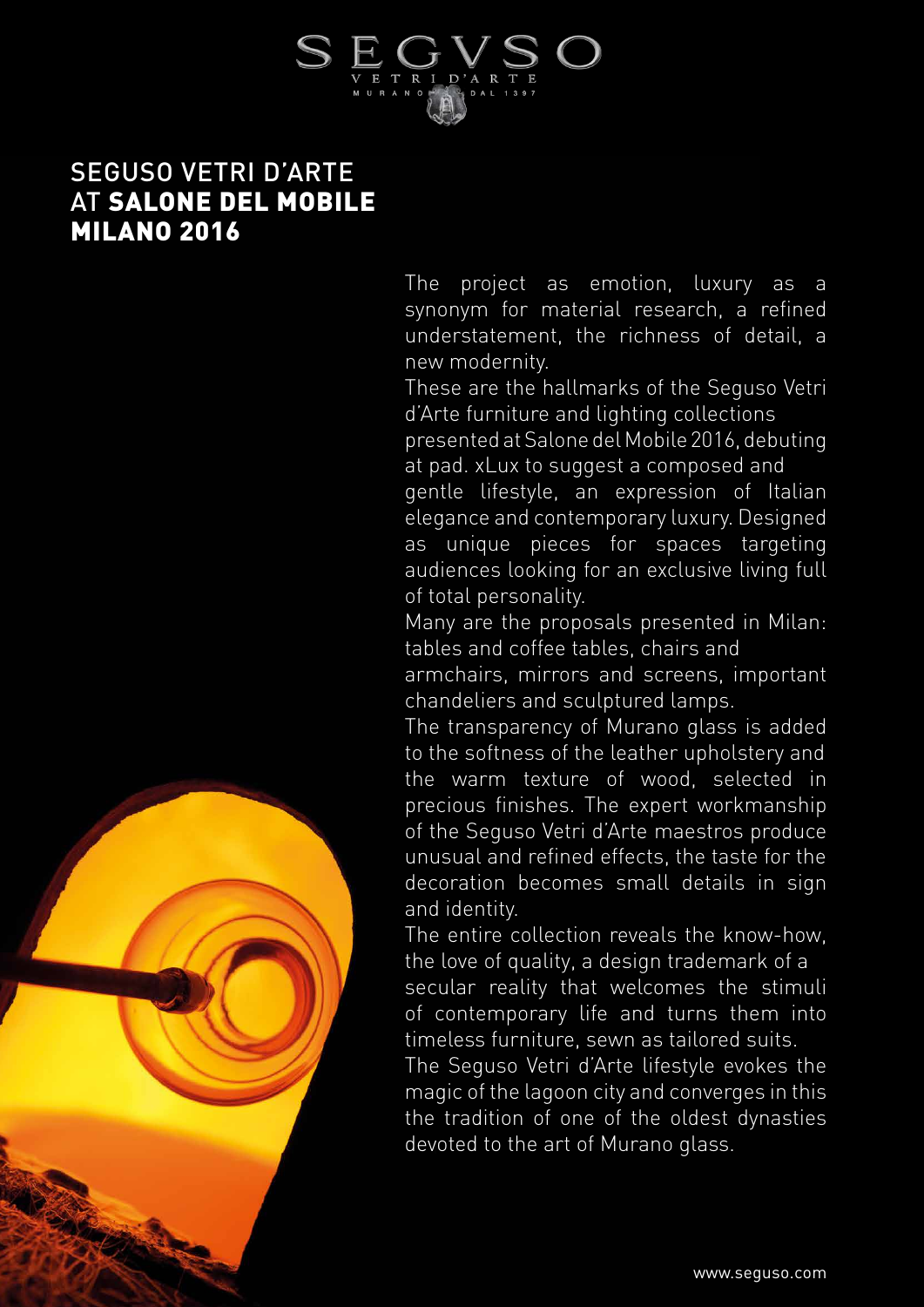

# FURNITURE



# REGINA - seating

Surprising in its preciousness and undoubtedly an unexpected scenic presence. The "REGINA" is a dining chair with a comfortable, high back.

From the creative direction of Pierpaolo Seguso forms a project of new artistic investigation and research of glass in a delicate balance and approach with the materials of wood and leather. The glass reveals its strong identity in the hind legs, resolved in a succession of Murano blown glass elements that frame the back. The legs seem to lose their structural function to be purely a decorative element. It is around a table that the "REGINA" reveals all of its beauty, highlighting the craftsmanship of the glass, worked into elegant shapes and shown here in gold taupe color. A shade that perfectly matches the color taupe chosen for the lining of the leather seat.



#### MORI- armchair

In the "MORI ARMCHAIR", the glass is a discrete decoration but not less sophisticated. Three spheres of blown glass, in a gray-tone gold, customize the front feet: emphasize the detail of a design in which the elegance is whispered. The processing techniques used by Seguso Vetri d'Arte maestros are among the most typical of the Murano tradition - Costa, Rigadin Ritorto and Balloton - and give rise to a highly textured material. Perfect for the relaxation and conversation corners, MORI ARMCHAIR is defined by an enveloping shell and generous padding. It is lined with nubuck leather and is perfect to compliment the MORI COFFEE TABLE.



## MORI - table collections

The round table is synonymous with friendly harmony and Seguso Vetri d'Arte has chosen to enrich the MORI collection with two important models of Classical proportions, to play a leading role in space.

Their common denominator is the preciousness of their legs. Made of blown Murano glass, they stem from a central base with delicate stems of jewels fanning outward. The transparency of glass is a counterpoint to the natural design of the precious wood and together they make up a volume that enriches the space in absolute elegance. From a structural standpoint, the leg conceals a solid steel core that strongly stabilizes the table.

The spheres in glass show off the skills of technical execution by the Seguso Vetri d'Arte maestros. Created in taupe gold colors with some of the most classic Murano techniques Costa, Rigadin, Ritorto and Balloton. The MORI table comes in two sizes, with a diameter of 135 cm and 110 cm.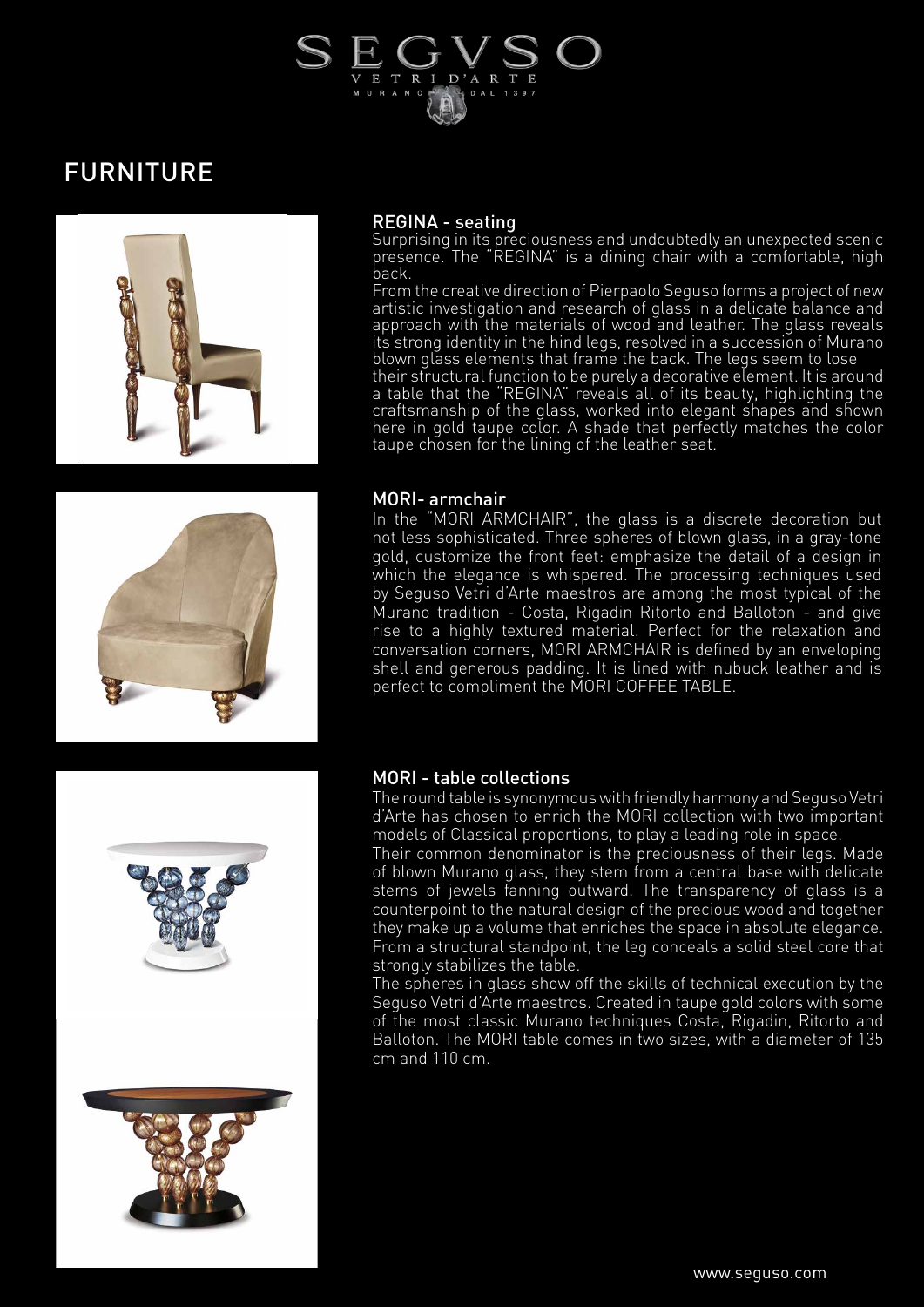

# FURNITURE



# BARENA COLLECTION - console

With the design always by Pierpaolo Seguso the BARENA collection combines wood, Murano glass and steel in a search for balance between their inherent characteristics. The essentiality of the semi elliptical table top, shaped like a river stone in lacquered wood, enhances the sculptural dimension of the legs, made of Murano glass with sculptural three-dimensional effect and surprising for their solidity and robustness. The body seems to expand in the crystal due to the hot application of small glass masses in black color,

worked with the filligree technique to create a texture that enriches the composition.

Barena is the result of a perfect balance between size and architectural work of art. The collection - designed for residential and contract – includes a three-legged table, side table and console.







# AMARIS COLLECTION - consolle and coffee table

The collection of furniture by Seguso Vetri d'Arte is enriched with a new console and coffee table, whose concept cleverly highlights the whole beauty of Murano glass.

The large surface of the AMARIS CONSOLLE is elegantly supported by two legs that open to the stem and draw a smooth curve. They are formed from a composition of glass elements, made of clear with gold sommerso glass, blown in irregular forms like pieces of actual gold. The aesthetic result is of great impact: the console becomes ethereal and its legs float in space like a precious necklace pendant.

The top surface, made of wood with a particular geometric inlay in cherry and ebony, is characterized by a slight depression on three sides and by a thick profile.

The collection also includes the AMARIS COFFEE TABLE with an oval elliptical top. A broad profile in glossy black lacquered wood frames the beveled crystal shelf that seductively gives a glimpse from the glass legs. Even in this case, the stretch of identity is dictated by the volume and the processing of the glass spheres that make up the legs. The sheen of white and crystal glass is dominant: accentuates the "wealth of simplicity.